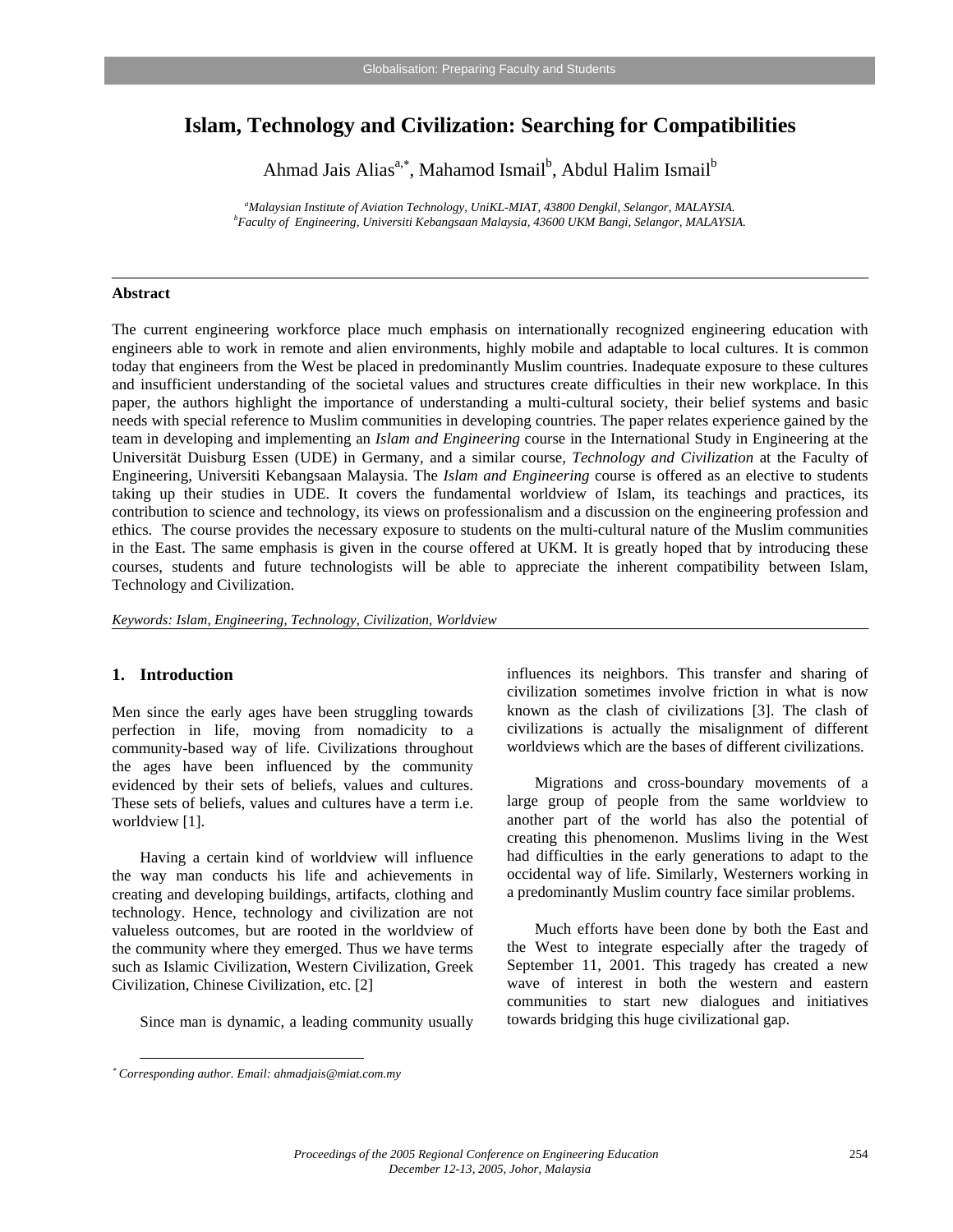Westerners need to understand Islam for a variety of reasons such as to broaden their markets, technology transfer and partnerships. On the other hand, the East needs assistance and support from the West to develop their countries.

The formation of strategic alliances on the basis of respect and understanding and to develop operational structures based on shared values is very important. It is timely to promote the environment of self-respect for each other's beliefs, cultures and values, and redesign the disparate worldviews to sets of commonly shared universal values.

Technology is a systematic technique and methodology of getting things done. Technology helps man to fulfil his needs, functions and duties. Muslim technology is developed in the frame of the Islamic worldview but not necessarily founded by the Muslims. The Muslim world has been recognised for its foundation in art, calligraphy, architecture, algebra, astronomy and medicine. However, there are some acceptable limits for current technology development issues such as in biotechnology, medical, transplants, cloning, transfusions and weapons technology. Technology is good and acceptable as far as it helps mankind fulfil the duty as 'abd and khalifah (servant and vicegerent) [4].

Civilization is developed on the foundation of knowledge, science and technology. Civilized society normally refers to a society that has developed physical (achievements in science and technology), social (having a social code of conduct or system) and spiritual (guided by certain ideology or philosophy) constructs. It is manifested at the individual level as having a good manners and personal conduct [5]. Civilization is achieved through knowledge and education. Therefore Islamic Civilization is founded on the basis of the Islamic Worldview, and guided by the Divine Revelation, manifested in its code of life. It has also brought development to mankind in order to fulfil the Muslim individual's function as a khalifah. Islamic Civilization is achieved through acquiring the truth and "good" knowledge, holistic education system [6], communal understanding and inter-civilization dialogue.

Worldviews function primarily as general schemes through which we perceive everything, including ourselves [7]. It is formed by our minds as matters of habit. They are dominant in our daily lives, either through culture, technology, scientific, religious and speculative ideas that we acquire through education and other means, or a conscious effort to acquire knowledge, or both [8]. Furthermore, a worldview is that vision of reality and truth, which acts as the non-observable foundation of all human conduct, including scientific and technological activities [9].

### **2. Living in a Multicultural and Industrial Society**

In many communities all over the world, people of different nationalities, skin color and religious beliefs live together in one place. The eastern culture is based on the subordination of man to a superhuman force while the western culture upholds the autonomy of the individual. Communication, awareness and understanding of intercultural matters are of great importance. Sometimes communication between the different ethinicities is good but most of the time they do not mix. Whatever the case, it is very important to uphold peace so that different ethinicities can live and work together.

Living in a multi-cultural society has its advantages. People can get to know many different cultures, lifestyles, traditions, cuisine, etc. In big cities there are many different restaurants which offer a superb array of ethnic food and drinks. Experiencing and understanding different cultures are the first parts of acceptance. In a truly multicultural society you will find people of different backgrounds or religions living together and even accepting intermarriage.

The Islamic concept of community has certain unique characteristics that relate to the foundation of the community, its historic mission and purpose, its status among other communities, its identity, and its continuity. The community in Islam is not founded on race, nationality, locality, occupation, kinship, or special interests. Its foundation however, designates submission to the will of Allah, obedience to His law and commitment to His cause [10].

A new industrial culture addresses the changing cultural values of industrialization, and focuses on the gradual transformation of the industrial economy. This means that industrialization is not viewed retrospectively, but is seen more as a process which will continue to determine social values in the future [11]. The relationship between the industrialist-capitalist and workers is covered under collective bargaining, mutual respect and workers' rights.[12]

In comparison, the Islamic viewpoint of economic enterprise and industrial culture is coined in the term 'almudharabah'. This concept emphasizes on 'profitsharing' and mutual benefit to all parties, leading to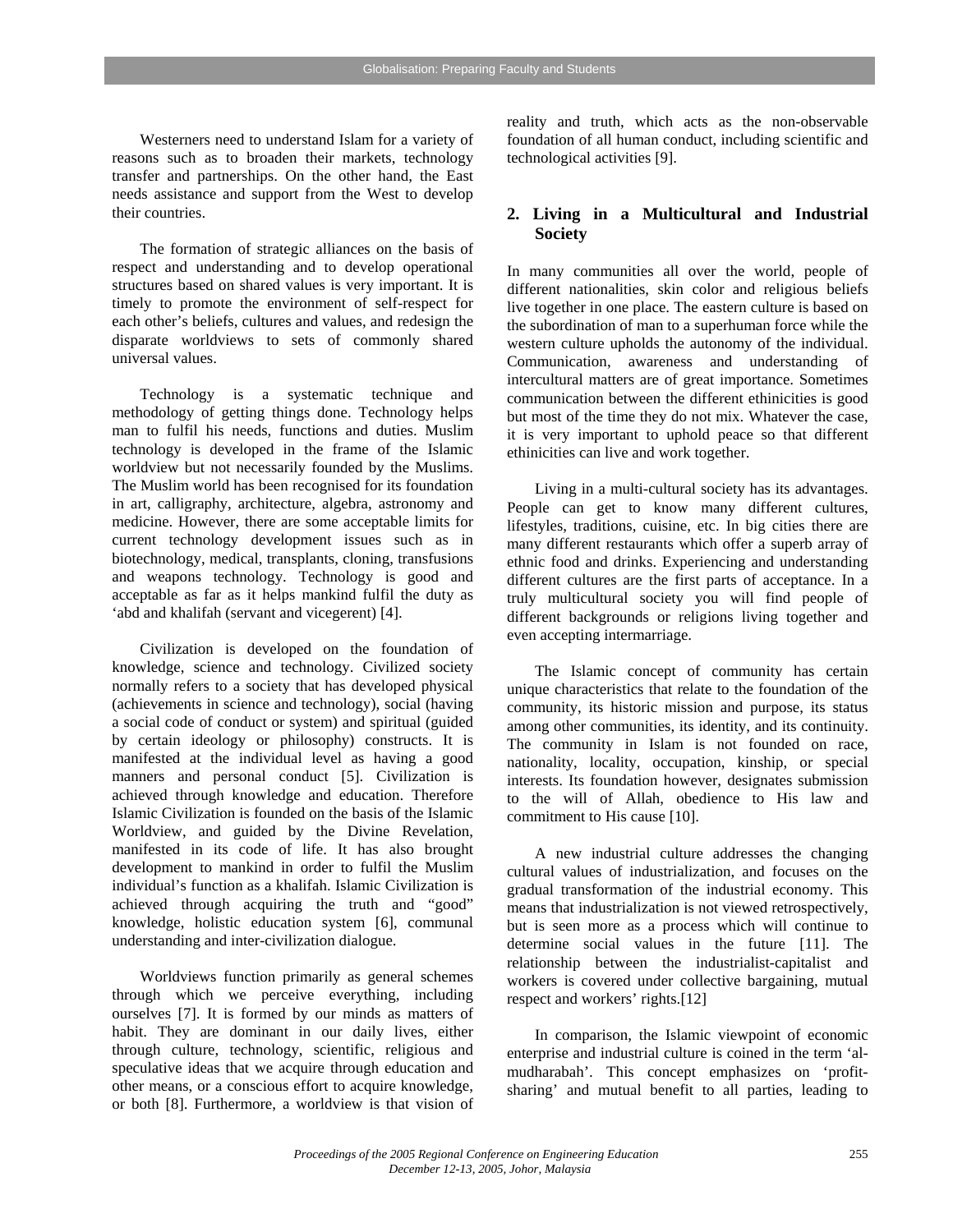better living conditions and improvement of social wellbeing and quality of life [13].

# **3. The "Islam and Engineering" Workshop**

In end of 2001, The Faculty of Engineering, University of Duisburg-Essen (UDE) acquired approval and funding from the German Academic Exchange Services (DAAD) for organizing and conducting a workshop on "Islam and Engineering" together with its partner universities; UI (Indonesia), and UKM (Malaysia). [14]

 The first workshop was held for two days at UKM in November 2002. The presented topics included "Islamic Worldview" that gave an insight on the principles of Islam from a religious point of view, background information of the DAAD program "Dialog with Islam", and an overview of "Professionalism and Islam" that explained the religious basis of engineering ethics and specifications of product design and production processes. The discussions were focused on the development of Islam and the engineering course for ISE students, and also to engineers who would be working in Asian countries and vice-versa.

The second workshop was held in Bruckhausen, Duisburg in January 2003. The region of Duisburg was particularly affected by a structural change which had influenced the structure of jobs and population. Bruckhausen therefore presented an ideal melting pot of cultures and offered a high potential for new and attractive ways of living together. For this reason, Bruckhausen was chosen as the venue for the workshop with the following aims: [15]

- To attract the public's attention to this issue;
- To emphasize the potential of dialogs with Muslims, particularly regarding technically oriented work in the Duisburg-Bruckhausen area;
- To show the important role Bruckhausen can play as a bridge for a constructive and durable dialog with Islamic communities.

During the workshop sessions, the main discussions were on the relevance of religion, particularly Islam, in the occupational activity of engineers. Based on this discussion the curriculum of a one-year program, "Islam and Engineering" and the integration of this course in the UDE Engineering Degree Programs were discussed. Furthermore, a Public Lecture on Understanding Islam as a Way of Life: Living Islam was delivered to ISE students.

#### **4. Joint Curriculum Development**

The complete curriculum was developed based partly on courses offered at UKM (Technology and Civilization) and UI (Religious Study). The curriculum was finalized during an Islam and Engineering workshop held in Bruckhausen, Duisburg. The result was the intoduction of two courses with different foci, namely "Islam and Engineering 1" and "Islam and Engineering 2". These are catered to students with diverse cultural and religious backgrounds. Students are given an introduction on the basic principles and concepts in Islam. They will research the influence of Islam and the contribution of Muslims in the development of technology and civilization. A discussion on integration issues in a multi-cultural community is included. The main objectives of "Islam and Engineering 1" course are as follows:

- To give an introduction on the basic principles and concepts in Islam;
- To research the influence of Islam and the contribution of Muslims in the development of technology and civilization;
- To discuss the integration of Muslims in a multicultural community.

For the "Islam and Engineering 2" course, students will be introduced to the importance of ethical values in engineering practices as well as the Islamic principles in organization and economic system. In addition, students are taught to understand the manifestation of the ethical values and Islamic principles in product design, society and environment. Meanwhile, the main objectives of this course are as follows:



Figure 1 (a): Islam and Engineering 1

- To introduce the importance of ethical values in engineering practice;
- To present the Islamic principles in organization and economic system;
- To understand the manifestation of ethical values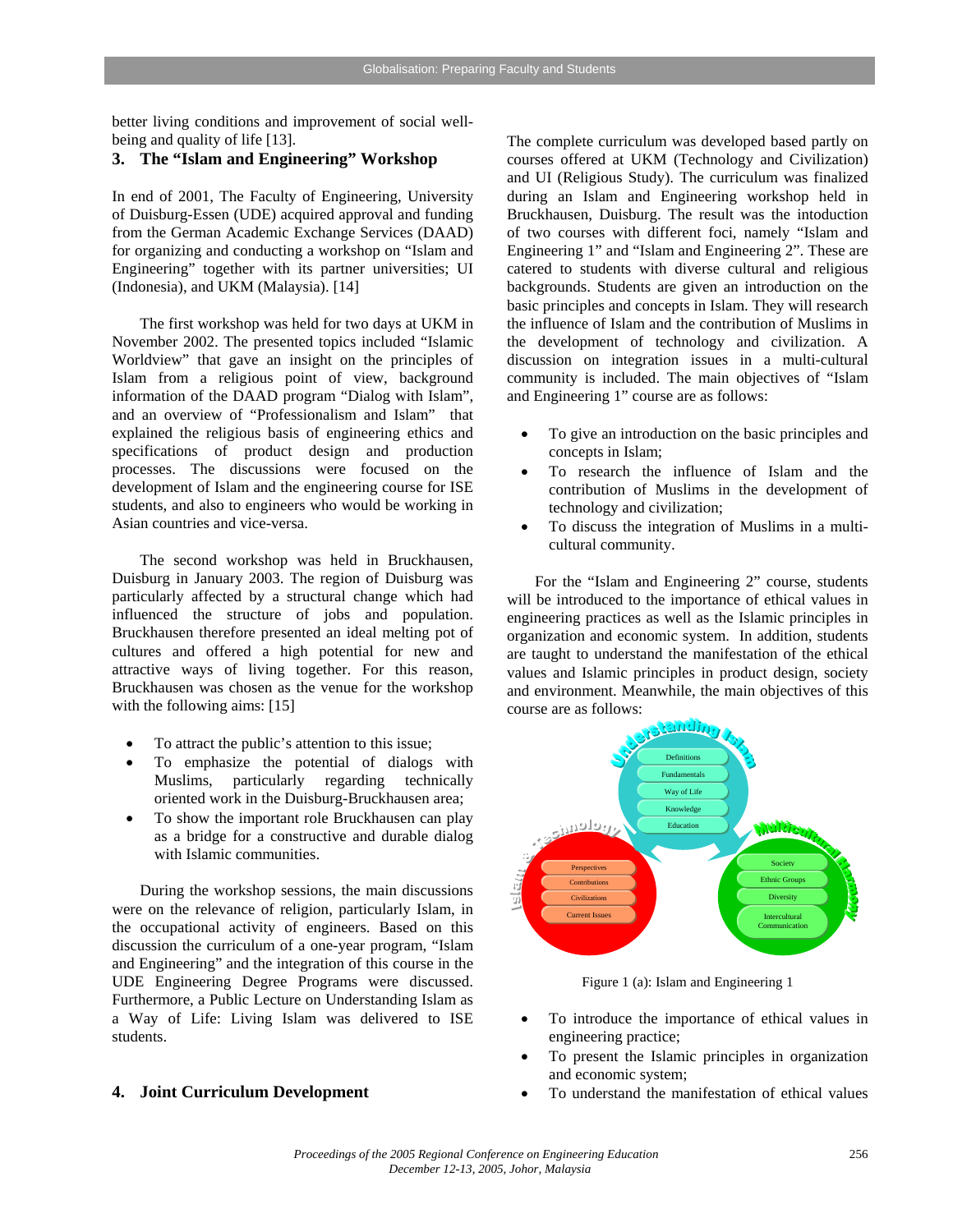and Islamic principles in product design, society and environment.

Figures 1(a) and (b) show the main topics included in both courses.



Figure 1(b): Islam and Engineering 2

### **5. Course Implementation**

The course "Islam and Engineering" was first offered at UDE during the Summer Semester of 2004 by a guest professor from UKM. The content of both Islam and Engineering 1 and 2 was covered in a single elective course offered to Bachelor and Masters students at ISE. The depth of the topics had to be compromised because of the broad subject area. The course included discussions on the basic precepts of Islam, influence of scientific techniques, philosophy and religion on technology development, and ethics and moral issues in engineering practice such as security, environment, professionalism, conflict of interest, corruption and computer ethics.

The course was conducted through a weekly onehour lecture and one-hour discussion. There was also a requirement for each student to prepare a 15-minute presentation to the class. Additionally, students are required to submit a paper on a topic related to the syllabus. Finally, students were also required to sit for a final examination. Students from diverse countries such as Bangladesh, China, Egypt, Ethiopia, India, Indonesia, Jordan, Pakistan and Turkey enrolled in the course. In terms of representation from various faiths, the attendees were from Muslim, Christian, Hindu and atheistic backgrounds.

The students were initially apprehensive of the purpose and relevance of the course in the Engineering

program. Only four students attended the first class. Explanation was given on the background of the course development and its relevance to an engineering program especially in the multicultural context. The class gradually grew in number reaching a total of 24 of which 20 completed all requirements of the course. There were also enquiries whether the course would be offered in the following semester.

### **6. Conclusion**

Islamic technology and civilization does not only refer to Muslim achievements of the past. What is more important is the understanding of Islam and Muslims by non-Muslims so that both Muslims and non-Muslims can develop human civilization for the benefit of mankind. Offering the course 'Islam and Engineering' is only a small contribution towards a better world future. In future, we need to promote greater understanding between both eastern and western citizens, cross-cultural cooperation, tolerance and harmony. Creating a peaceful world through engineering education should be the common aim of engineers all over the world.

### **References**

- [1] Syed Muhammad Naquib al-Attas. Islam: The Concept of Religion and the Foundation of Ethics and Morality. Kuala Lumpur: ABIM, 1976.
- [2] Syed Muhammad Naquib al-Attas. Islam and Secularism. Kuala Lumpur: ABIM, 1978
- [3] Samuel Hutington. The Clash of Civilization, New York, 2000.
- [4] Ahmad Jais Alias. Islam as the Way of Life. Paper presented in the Winter School for Islam and Engineering, Bruckhausen, Germany, Jan 2003.
- [5] Ahmad Jais Alias. Islamic Civilization. Paper presented in the Winter School for Islam and Engineering, Bruckhausen, Germany, Jan 2003.
- [6] Syed Muhammad Naquib al-Attas. The Concept of Education in Islam. Kuala Lumpur: ABIM, 1980; repr., Kuala Lumpur: ISTAC, 1999
- [7] Syed Muhammad Naquib al-Attas. Prolegomena to the Metaphysics of Islam. Kuala Lumpur: ISTAC, 1995
- [8] ibid.
- [9] Syed Muhammad Naquib al-Attas. Islam and the Philosophy of Science. Kuala Lumpur: ISTAC, 1989
- [10] H. Abdalati, Islam in Focus: The basic concepts of Islam, American Thrust Publication, 1975.
- [11] The Institute of New Industrial Culture. On-line [http://www.inik.info/englisch/institut/institut.htm], 15 August 2005.
- [12] The Department of Trade and Industry, UK. On-Line [http://www.dti.gov.uk], 15 August 2005.